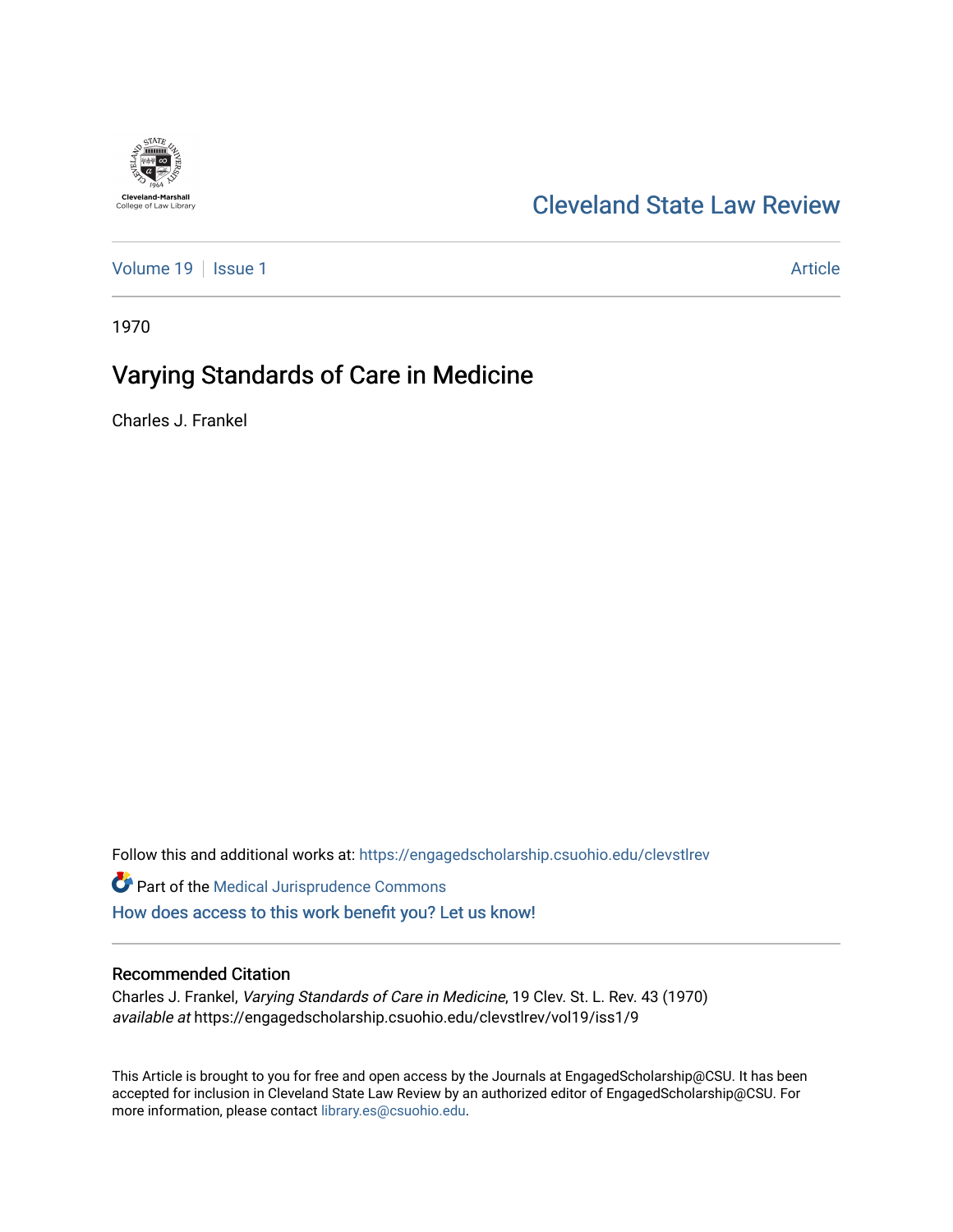## *Varying Standards of Care in Medicine*

## *Charles* **J.** *Frankel\**

**T HERE ARE MANY ROADS** to Mecca. Some are more direct and less dangerous, others are fraught with hazards which must be overcome to enable the seasoned traveler to reach his destination. The unwary person may be fortunate and successful; yet he may easily lose his way. So it is in medicine and surgery. In the field of orthopedic surgery I have noted many different approaches to a particular problem. In many instances it is generally agreed that one method is as good as another, depending on individual familiarity with the technique. In other instances there is wide disagreement.

## The Procedural Dilemma **in Treatment**

Some people believe that oblique fractures of the tibia are best treated by inunediate open reduction. Bohler states unequivocally that oblique fractures of the lower third of tibia should never be treated by open reduction. Fractures of the neck of the femur are sometimes treated by immediate use of a prosthesis, in other instances pin fixation is used. Treatment of fractures of the femur in young people are handled by closed methods of reduction which include traction. A recent paper by a well qualified orthopedic surgeon suggested that in all of his cases he was using intramedullary fixation. When the paper was presented at a scientific meeting, it was met with criticism by some and acceptance by others. On closer examination of the problem, one can find compelling arguments against such procedure and practically no reason, other than the economic, for its use.

Osteomyelitis may be treated in its early stages by antibiotics alone, but the surgeon must be alert to the need for surgical intervention. In many areas surgical intervention is mandatory and is followed by the use of antibiotics. Other questions come to mind. Should surgical implants and metallic internal fixation be left in place indefinitely, or removed after they have accomplished their purpose? Is homogenous bone to be used for bone grafting when autogenous bone is available? Should fractures of the elbow in children be treated by open reduction, or by closed methods which include traction and immobilization? Should necessary open reduction on fractures be done immediately, or should there be a waiting period of four to seven days? In the treatment of fresh fractures, should a circular cast be used, or should splints be applied? Is a skin-

**<sup>\*</sup>** M.D., M.S., LL.B.; Associate Professor of Orthopedic Surgery, University of Virginia.

*<sup>[</sup>Editor's Note:* This paper is part of the Proceedings of the American College of Legal Medicine. See *Editor's Note* at the beginning of this Symposium.]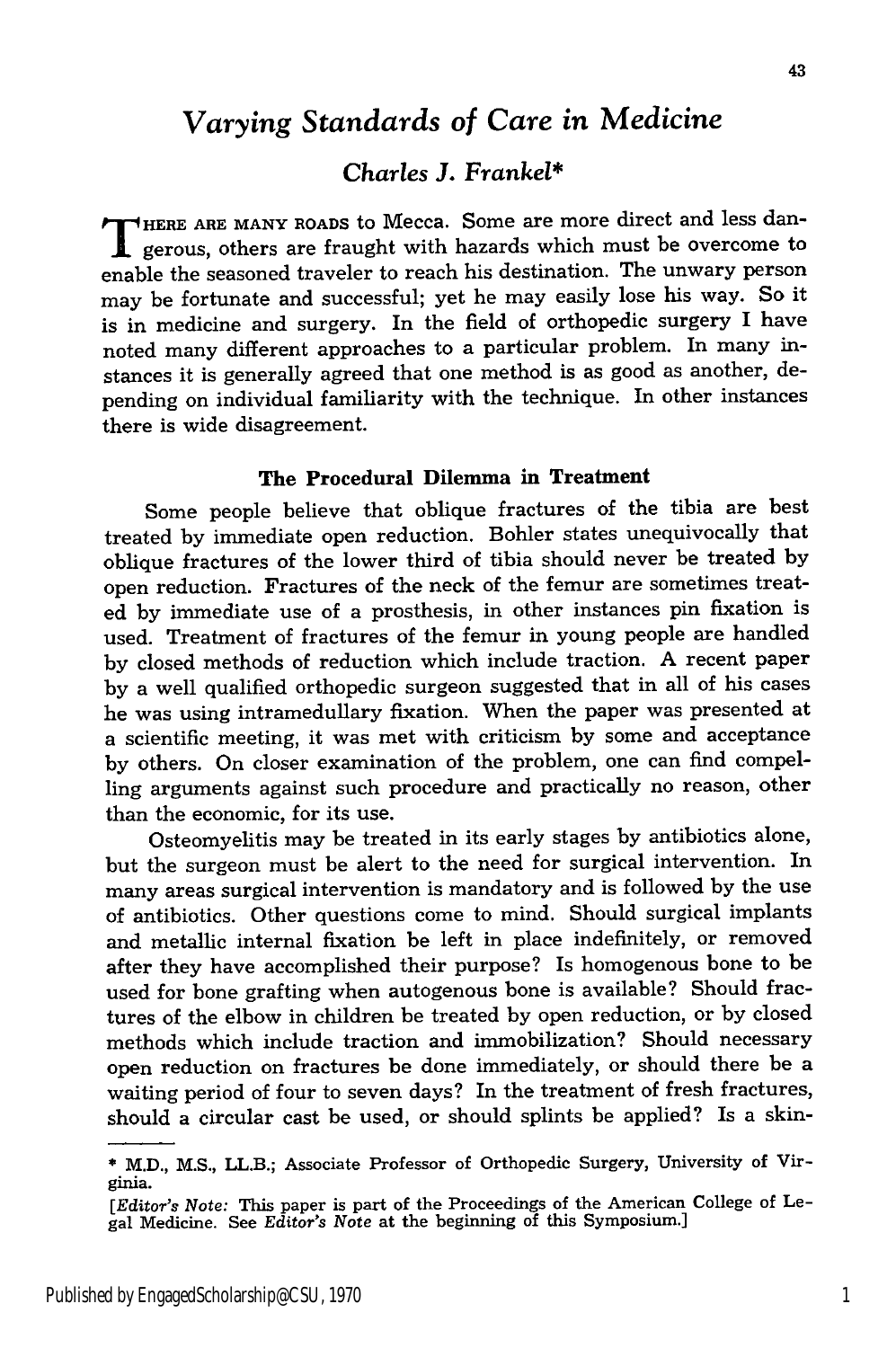44

tight cast to be used in fresh fractures, or should the cast be padded? The treatment of compound injuries also provides many perplexing problems.

### Aspects of a Malpractice Action

An attorney recently asked me to evaluate the records on a malpractice action which he was contemplating. He felt that he had a hard and fast case, but his firm was friendly to physicians in the area and he wished to be doubly certain before prosecuting the claim. Since most of my consultant activities in malpractice actions are for the defense, I was slightly hesitant about becoming involved in the problem. I finally agreed to look into the records if the plaintiff would promise to seek a reasonable settlement, without formal litigation, in the event that I found affirmatively for him. I fully realized that I was brash in making the request. I also realized that counsellor could jolly well ignore his promise, which, in fact, was only a gentleman's agreement. At any rate, if it did nothing else, it tended to salve my conscience.

Hospital records indicated that the patient was a ten year old boy who had sustained a compound fracture of both bones of the forearm. He was immediately taken to the hospital. In the emergency room an intern noted that the wound was dirty and of the puncture variety, rather than an extensive wound. The forearm had an obvious deformity and the intern proceeded to wash away the dirt and called the private attending orthopedic surgeon. Several hours later the wound was washed again, the fracture set, and a cast was applied. An order was left for oral penicillin and the doctor went on his way. The hospital records indicated that the child was fretful and refused to take his penicillin. The parents were upset over what they felt was poor hospital care and when the surgeon came that evening (24 hours after the initial treatment) he noted for the first time that the child had not been given penicillin. He suggested that the child be kept in the hospital for further treatment. The parents, however, preferred to take the child home and did so in the morning. During the twenty-four hours after arrival at home the child complained of pain and swelling. He was taken to another hospital where the original doctor's partner partially split the cast and told the parents to return to his partner in several days. Eighteen hours later the child's pain and temperature had increased to a marked degree. He was then seen by a general surgeon who removed the cast, found evidence of gas gangrene, and amputated the arm just below the shoulder.

Question: Is such a catastrophic conclusion, for what should have been a smooth and uneventful convalescence, evidence per se of gross negligence? Unfortunately, many lawyers believe so, as do many members of a jury, particularly when they look upon the pitiful plaintiff day after day at the trial.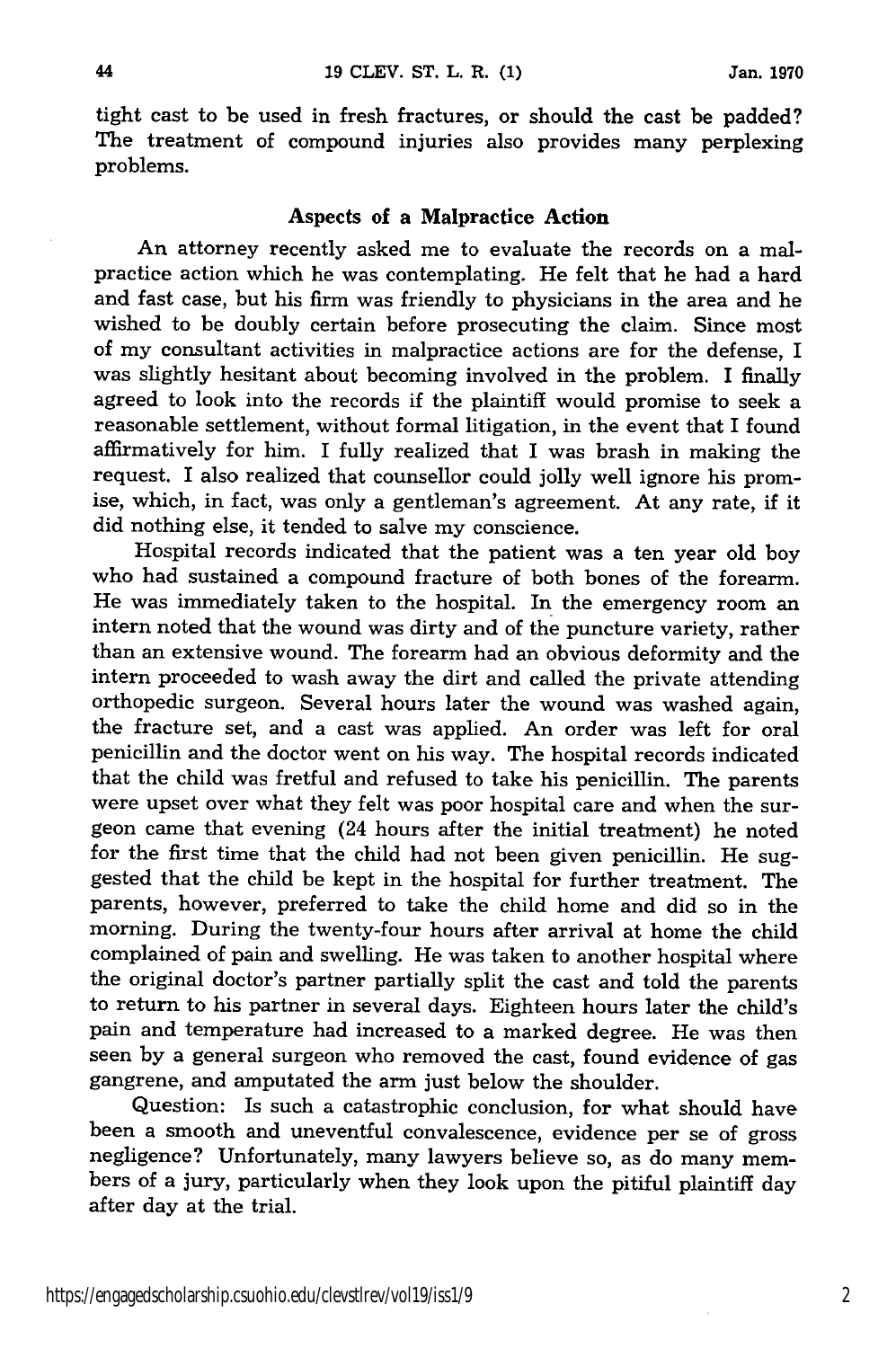It is my personal feeling, as a physician-attorney and a member of the American College of Legal Medicine, that I have a duty to remain completely objective, and to avoid, if possible, in my consultant activities, accepting a role as advocate for either party.

I began research on this problem and examined every facet of the record. I then checked to see what the experts had to say about the treatment, step-by-step. Academically, I learned a great deal which enhanced my professional expertise. However, for practical purposes, most of the information was going to be acted upon by a thoroughly confused jury.

Did the defendant surgeon follow acceptable standards?' Practically all of the standard textbooks recommend that compound injuries be cleansed or debrided. According to the records, this was done. But the record further indicated that the debridement consisted only of cutting away some of the skin edges. By definition, debridement means the removal of devitalized tissue. Place the first demerit on the debit side of the ledger. I looked further and noted that Campbell's Operative Orthopedic text classified compound fractures into types 1, 2, 3 and 4. Type 1 consisted of small puncture wounds which required only washing and possible excision of skin edges. Enter a merit point. Then a look into McLaughlin's excellent text on trauma disclosed with devastating clarity, that a puncture wound may cover a large area of devitalized, infected tissue in the recesses beneath the wound. All such wounds must be enlarged, thoroughly inspected in the crevices, and devitalized tissue removed completely. Enter another demerit.

I talked with six orthopedic surgeons who live and work in a fairly enlightened medical community. Four of the six usually follow the tenets laid down by Campbell. The two remaining surgeons teach and follow the tenets of McLaughlin. If we are to apply the *locale theory,* I suppose the majority would hold that the procedure, as followed by the defendant surgeon, met all of the standards of the community. If the survey was extended beyond the community, we would probably meet with the same conclusions.2 According to the rules of law, after conflicting testimony

**<sup>1</sup>** Derr v. Booney, 38 Wash. 2d 678, 231 P. 2d 637 (1951); Annot., 54 A.L.R. 2d 193 (1951) held that a patient may recover for injuries sustained only by showing the standard of surgical practice in the community and that the surgeon failed to follow the methods prescribed by the standard. The testimony of other physicians that they would have followed a different course of treatment or disagreement among physi- cians of equal skill and learning as to what the treatment should have been does not establish negligence. When such is the case, a court must hold for the physician as a matter of law, the reason being the jury may not be allowed to accept one theory to the exclusion of the other.

<sup>2</sup> Ales v. Ryan, 8 Cal. 2d 82, 64 P. 2d 409 (1937); held that conformity with the standards of care observed by other physicians practicing in the same or similar community is not a defense in a malpractice action when the standard relied upon is shown to constitute negligence in that it fails to guard against injury to a patient from a reasonably foreseeable contingency. Generally, negligence cannot be excused on the ground that others in the same locality practice the same kind of negligence.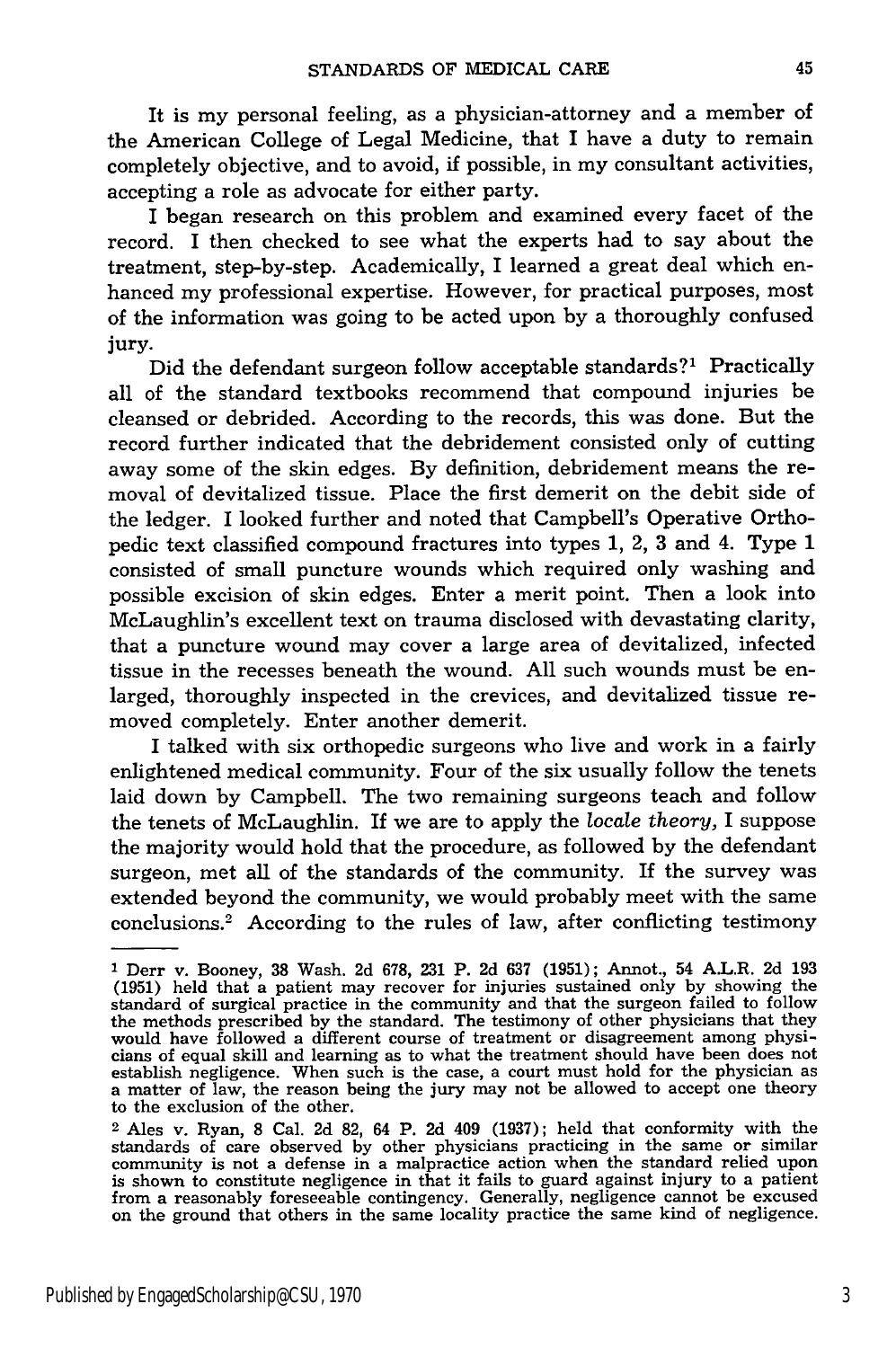has been presented, the jury weighs the evidence and would probably decide in favor of the defendant, assuming they were not emotionally predisposed toward the plaintiff.<sup>3</sup> If the defendant were held to be negligent, it would certainly be contrary to the weight of the evidence, at least, on the issue of having performed the surgery correctly or incorrectly. On the other hand, if the defendant prevails, plaintiff would be told that he has been the victim of an act *of God,* and that no human act could have intervened to have saved his limb.

### Revaluation **of Standards by Expanded Liability**

Are we to rationalize this problem **by** stating that men do have differences of opinion, or that there are many different ways to treat a condition; or further that the physician's judgment is not to be questioned or mistaken for negligence?<sup>4</sup> Every physician is aware of the fact that patients often get well despite substandard treatment. Often the accumulated experience of patients getting well on substandard treatment, unrecognized as substandard **by** the physician, may be the means whereby the physician develops his so-called judgment.5

I was struck repeatedly during the research on the above case, and many others like it, by similar issues that arise from the deficient standard of manufacture of automobiles. For many years the liability of the automobile manufacturer for a poorly engineered product was unthinkable. Certainly no one outside of the automobile industry had the expertise of the world's foremost automobile engineers. In our situation we have the renowned expertise of an author's widely accepted textbooks contrasted with the more humble opinion of some country practitioner. It is time that the experts be held accountable if it can be shown that what they have taught is physiologically and biologically unacceptable, and is indirectly responsible for the bad result that follows the faulty therapeutic approach.

If a drug manufacturer labels his product incorrectly, or gives incorrect directions for its use, he is often liable for the damage that is sustained. Publishing textbooks and teaching carry tremendous responsibilities. Too often publishing is done for purposes other than education.

**<sup>3</sup>**McDermott v. Manhattan Eye, Ear and Throat Hospital, **15** N.Y. 2d 20, 203 N.E. 2d 469, 474 (1964). "It is not always a simple matter to have one expert, a doctor in this case, condemn in open court the practice of another, particularly if the latter is a leader in his field. In consequence the plaintiff's only recourse in many cases may be to question the defendant doctor as an expert in the hope he will thereby be able to establish his malpractice claim."

See also, King, The Adverse Witness Statute and Expert Opinion, 4 Wayne L. Rev. 228 (1958).

**<sup>4</sup>** Duckworth v. Bennett, 320 Pa. 47, 181 **A. 558, 559** (1935). "Where competent medical authority is divided a physician will not be held responsible if, in the exercise of his judgment, he followed a course of treatment advocated by a considerable num- ber of his professional brethren in good standing in his community."

**<sup>5</sup>** Long, The Physician and the Law (3rd ed. 1968).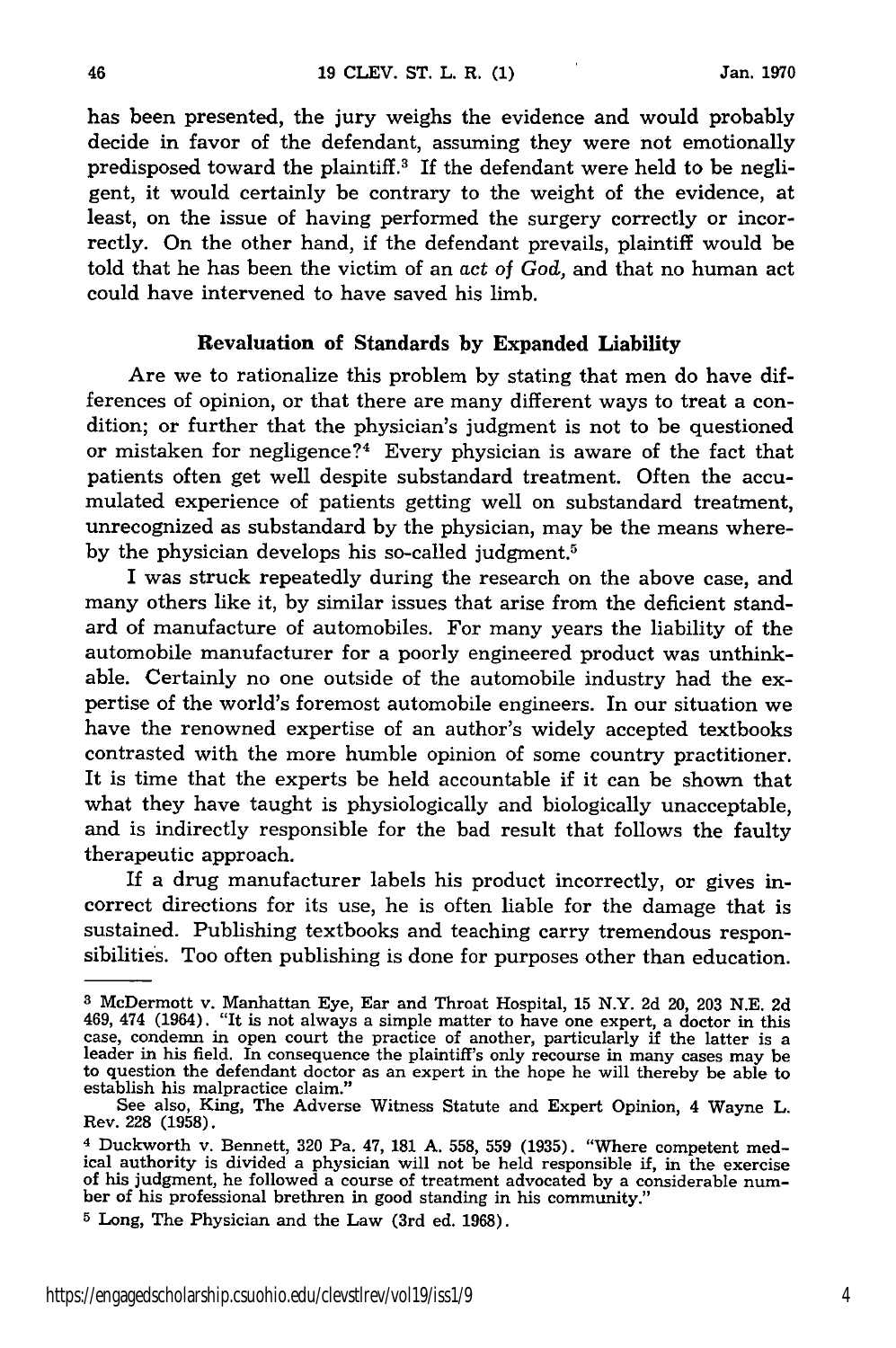Perhaps liability will remedy frivolous research and writing. More important, it may force changes in the medical curriculum to insure that standards of care in medicine and surgery are constantly re-evaluated before they are passed on to the medical student and to the resident as dogma.

It can be argued that medicine is not an exact science and that there must be differences of opinion. However, where the differences of opinion are widely disparate, a more critical look should be taken. A reevaluation should be made, not on the basis of end result studies alone, but on a restatement of physiological, bacteriological and biological principles. For example, if an author who was of the opinion that puncture compound wounds should be merely washed, was cross-examined and asked how he could be sure that there was not any devitalized tissue beneath the puncture wound, of necessity, he would have to state that he could not be sure, but that in his experience, he had never had any difficulty. On the other hand, what if you were to examine the expert who has clearly demonstrated in his textbook that puncture wounds, on occasion, do harbor deadly bacteria which are nourished by unexplored, unseen, devitalized tissue beneath the puncture wound? You would have to conclude that one of the experts based his opinions on good fortune and the other based his opinions in accord with good surgical and physiological principles.

It is to be expected that in a large textbook there are bound to be a number of mistakes. Likewise, the surgeon who has a large practice may make mistakes. The surgeon anticipates such a situation by carrying insurance. Is the teacher responsible for the sins of his pupil? Or, like the automobile manufacturer, does his responsibility end with the graduation of the student? Where an individual can show that he has followed the precepts of his teachers, and in so doing has been led astray, is it reasonable to charge him with entire responsibility because he should have taken time to recheck each precept before he put them into use? It is obviously impossible for a young practitioner to forego practice until he acquires, by observation, enough experience to authoritatively question statements made by his peers.

#### **Conclusions**

Today, with rapid communication and advanced educational methods, the *locale rule,* pertaining to standards of care, should be revised. This has occurred in several jurisdictions. Responsible educators must develop a standard of care which is universal and, which meets all of the necessary biological requisites. The same standard should apply in Podunk as in Boston. An acceptable standard can be developed in Podunk as well as in Boston. The same evaluation process should be applied to any new development regardless of where it originates. Too often prin-